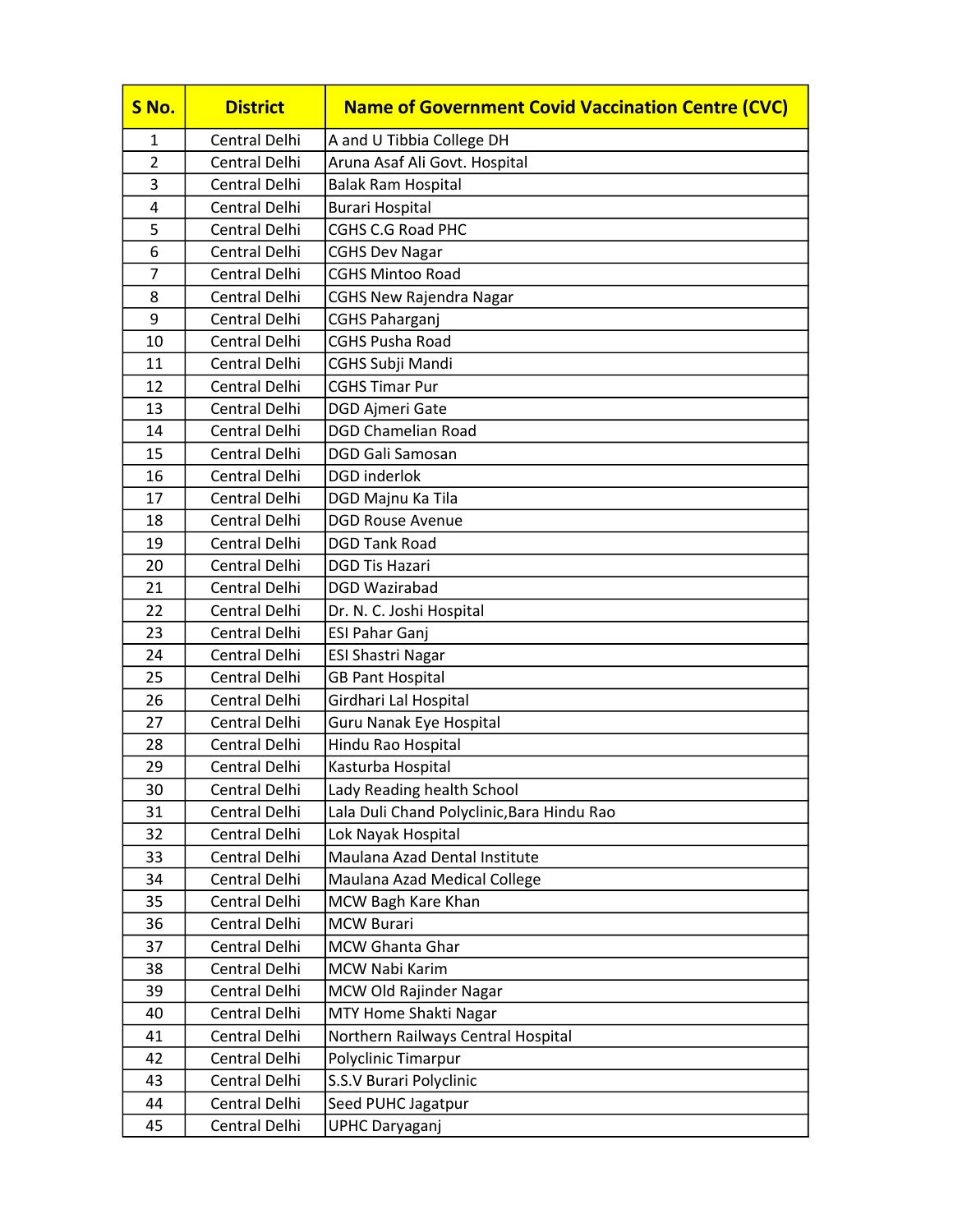| 46 | Central Delhi | Vivekanand Polyclinic                     |
|----|---------------|-------------------------------------------|
| 47 | East Delhi    | <b>CGHD Dispensary Laxmi Nagar</b>        |
| 48 | East Delhi    | <b>CGHS Dispensary Mayur Vihar</b>        |
| 49 | East Delhi    | <b>CGHS Dispensary Patparganj</b>         |
| 50 | East Delhi    | Chacha Nehru Bal Chikitsalaya             |
| 51 | East Delhi    | <b>DGD Bank Enclave</b>                   |
| 52 | East Delhi    | <b>DGD Himmatpuri</b>                     |
| 53 | East Delhi    | DGD I.P. Exten.                           |
| 54 | East Delhi    | DGD Kalyanpuri                            |
| 55 | East Delhi    | DGD Kondli Mayur Vihar Phase-3            |
| 56 | East Delhi    | DGD Mayur Vihar Phase-1                   |
| 57 | East Delhi    | <b>DGD Vasundhra Enclave</b>              |
| 58 | East Delhi    | Lal Bahadur Shastri Hospital              |
| 59 | East Delhi    | M H Khichripur                            |
| 60 | East Delhi    | <b>MCW Anarkali</b>                       |
| 61 | East Delhi    | <b>MCW Kondli</b>                         |
| 62 | East Delhi    | MCW Trilokpuri                            |
| 63 | East Delhi    | <b>MCW Vishwakarma Park</b>               |
| 64 | New Delhi     | CGHS Dispensary Lodhi Road Aliganj PHC    |
| 65 | New Delhi     | <b>CGHS Dispensary Nanakpura PHC</b>      |
| 66 | New Delhi     | <b>CGHS Dispensary Pandara Road PHC</b>   |
| 67 | New Delhi     | CGHS Dispensary RK Puram Sec 12 PHC       |
| 68 | New Delhi     | CGHS Dispensary RK Puram Sec 6 PHC        |
| 69 | New Delhi     | CGHS Dr. Zakhir Hussain Road              |
| 70 | New Delhi     | <b>CGHS Laxmibai Nagar PHC</b>            |
| 71 | New Delhi     | <b>CGHS Moti Bagh</b>                     |
| 72 | New Delhi     | CGHS R.K Puram-4 Sec-8                    |
| 73 | New Delhi     | <b>CGHS Sarojini Nagar</b>                |
| 74 | New Delhi     | Delhi Cantonment General Hospital         |
| 75 | New Delhi     | DGD Inderpuri                             |
| 76 | New Delhi     | <b>DGHC Budh Nagar</b>                    |
| 77 | New Delhi     | <b>DGHC Mahipalpur</b>                    |
| 78 | New Delhi     | <b>DGHC Maya Puri</b>                     |
| 79 | New Delhi     | <b>DGHC Moti Bagh</b>                     |
| 80 | New Delhi     | <b>DGHC Rajokri</b>                       |
| 81 | New Delhi     | <b>DGHC Sagarpur</b>                      |
| 82 | New Delhi     | <b>DGHC Shahbad Md.pur</b>                |
| 83 | New Delhi     | <b>ESI Factory Road</b>                   |
| 84 | New Delhi     | <b>ESI Mayapuri-1</b>                     |
| 85 | New Delhi     | <b>ESI Mayapuri-2</b>                     |
| 86 | New Delhi     | Kalawati Saran Children Hospital          |
| 87 | New Delhi     | Mat. Home, Munirka, New Delhi.            |
| 88 | New Delhi     | Maternity, Gynae Hospital, New Delhi      |
| 89 | New Delhi     | MCW Babar Road NDMC PHC                   |
| 90 | New Delhi     | MCW Center Palika Health Complex NDMC PHC |
| 91 | New Delhi     | <b>MCW Golf Link</b>                      |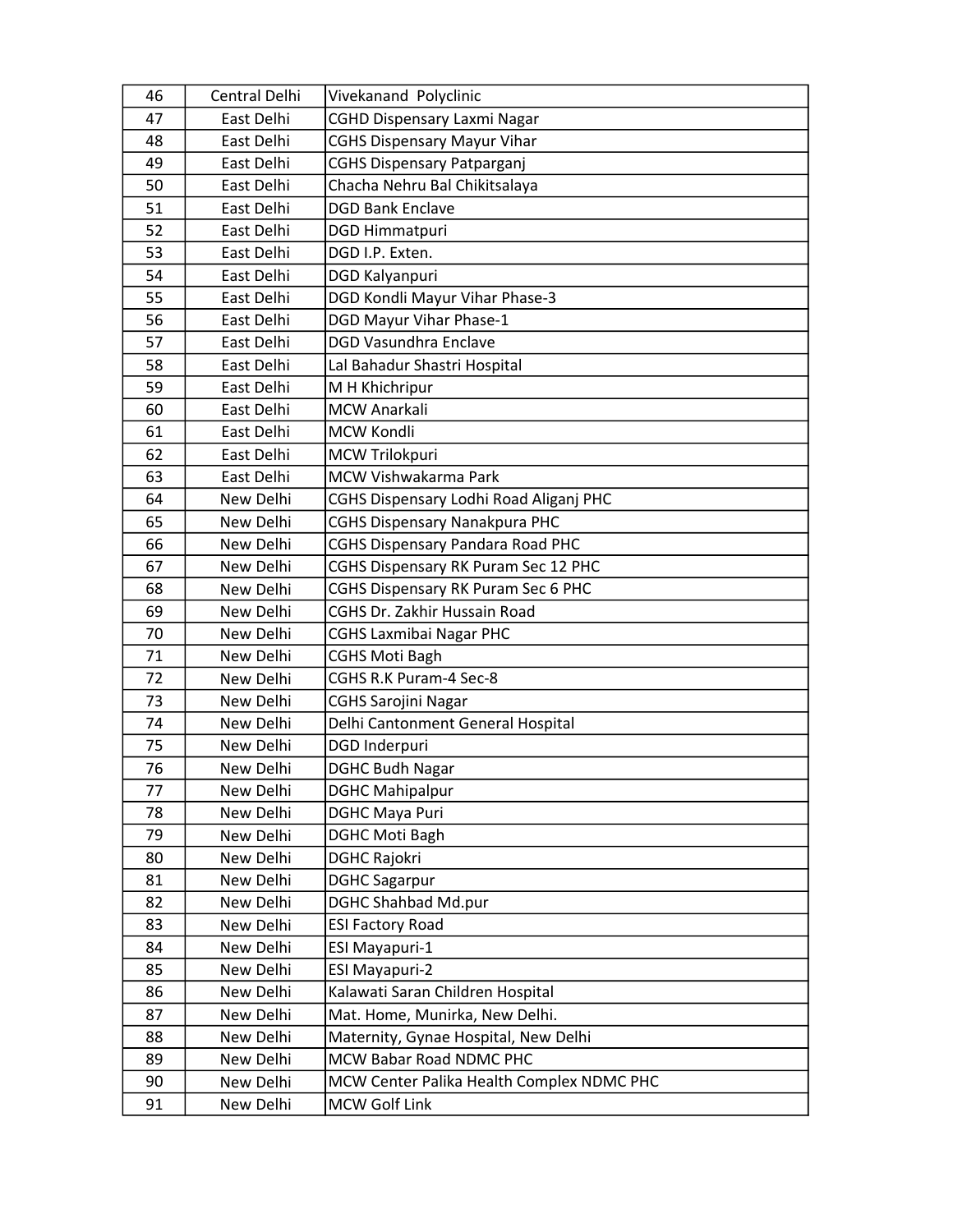| 92  | New Delhi        | MCW Nangal Raya                         |
|-----|------------------|-----------------------------------------|
| 93  | New Delhi        | <b>MCW Naraina</b>                      |
| 94  | New Delhi        | <b>MCW Rangpuri</b>                     |
| 95  | New Delhi        | MCW Sarojini Nagar NDMC PHC             |
| 96  | New Delhi        | NDMC Charak Palika Hospital DH          |
| 97  | New Delhi        | <b>NIHFW</b>                            |
| 98  | New Delhi        | Northern Railways Hospital              |
| 99  | New Delhi        | Polyclinic Basant Goan PHC              |
| 100 | New Delhi        | Ram Manohar Lohia Hospital DH           |
| 101 | New Delhi        | Seed PUHC Samalka                       |
| 102 | North Delhi      | Babu Jagjivan Ram Memorial Hospital     |
| 103 | North Delhi      | <b>CGHS Kingsway camp</b>               |
| 104 | North Delhi      | <b>DGD B Block</b>                      |
| 105 | North Delhi      | <b>DGD Bhorgarh</b>                     |
| 106 | North Delhi      | DGD Holambi kalan PH 2                  |
| 107 | North Delhi      | DGD Model town                          |
| 108 | North Delhi      | <b>DGD Mukhmelpur</b>                   |
| 109 | North Delhi      | <b>DGD Sannoth</b>                      |
| 110 | North Delhi      | <b>ESI Narela</b>                       |
| 111 | North Delhi      | Maharishi Valmiki Hospital              |
| 112 | North Delhi      | <b>MCW A Block</b>                      |
| 113 | North Delhi      | <b>MCW Alipur</b>                       |
| 114 | North Delhi      | MCW B Block Jahangirpuri                |
| 115 | North Delhi      | <b>MCW Badli</b>                        |
| 116 | North Delhi      | <b>MCW Baktawarpur</b>                  |
| 117 | North Delhi      | <b>MCW Bawana</b>                       |
| 118 | North Delhi      | MCW D Block Jahangirpuri                |
| 119 | North Delhi      | <b>MCW Narela 1</b>                     |
| 120 | North Delhi      | MCW Narela 2                            |
| 121 | North Delhi      | <b>MCW Shahbad Doulatpur</b>            |
| 122 | North Delhi      | MH Shahbad daulatpur                    |
| 123 | North Delhi      | Polyclinc Narela                        |
| 124 | North Delhi      | Satyawadi Raja Harishchandra Hospital   |
| 125 | North Delhi      | Seed UPHC Swaroop nagar                 |
| 126 | North East Delhi | <b>CGHS Dispensary Yamuna Vihar PHC</b> |
| 127 | North East Delhi | <b>DGD Arvind Nagar PHC</b>             |
| 128 | North East Delhi | DGD Bhagirathi Vihar PHC                |
| 129 | North East Delhi | <b>DGD Gokulpuri PHC</b>                |
| 130 | North East Delhi | <b>DGD Johri Pur PHC</b>                |
| 131 | North East Delhi | DGD Khajuri Khas PHC                    |
| 132 | North East Delhi | <b>DGD Seelampur PHC</b>                |
| 133 | North East Delhi | <b>DGD Shiv Vihar Tiraha PHC</b>        |
| 134 | North East Delhi | <b>DGD Yamuna Vihar PHC</b>             |
| 135 | North East Delhi | JPC Hospital Shastri Park               |
| 136 | North East Delhi | MCW Gautampuri PHC                      |
| 137 | North East Delhi | MCW Sonia Vihar PHC                     |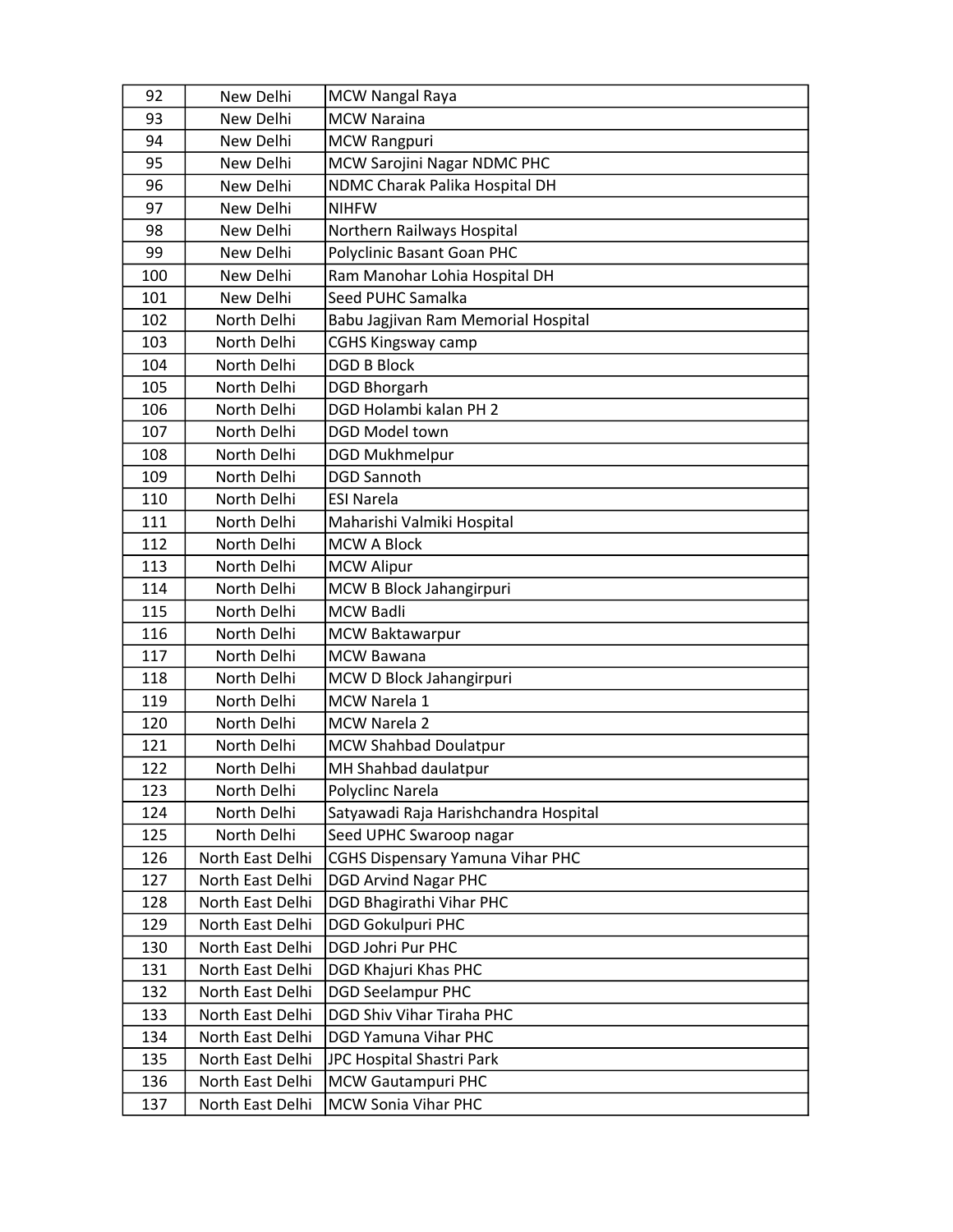| 138 | North East Delhi | MH Yamuna Vihar CHC                          |
|-----|------------------|----------------------------------------------|
| 139 | North East Delhi | Polyclinic Bhajanpura                        |
| 140 | North East Delhi | Polyclinic Gautampuri PHC                    |
| 141 | North East Delhi | SPUHC Bhagirathi Vihar PHC                   |
| 142 | North East Delhi | <b>SPUHC Brahampuri PHC</b>                  |
| 143 | North East Delhi | <b>SPUHC Chandu Nagar PHC</b>                |
| 144 | North East Delhi | <b>SPUHC Chauhan Patti PHC</b>               |
| 145 | North East Delhi | <b>SPUHC Jafrabad PHC</b>                    |
| 146 | North East Delhi | <b>SPUHC Nehru Vihar PHC</b>                 |
| 147 | North East Delhi | <b>SPUHC New Mustafabad PHC</b>              |
| 148 | North East Delhi | <b>SPUHC Old Mustafabad PHC</b>              |
| 149 | North East Delhi | SPUHC Shaheed Bhagat Singh Colony PHC        |
| 150 | North East Delhi | SPUHC Shiv Vihar 2 PHC                       |
| 151 | North East Delhi | <b>SPUHC Shiv Vihar 5 PHC</b>                |
| 152 | North East Delhi | <b>SPUHC Shri Ram Colony PHC</b>             |
| 153 | North East Delhi | SPUHC Sonia Vihar 0 pusta PHC                |
| 154 | North East Delhi | SPUHC Sonia Vihar 4.5 pusta PHC              |
| 155 | North East Delhi | Veer Savarkar Arogya Sansthan                |
| 156 | North West Delhi | Bhagwan Mahavir Hospital Pitampura DH        |
| 157 | North West Delhi | CGHS Wellness Centre Ashok Vihar PHC         |
| 158 | North West Delhi | CGHS Wellness Centre Sec. 16 Rohini PHC      |
| 159 | North West Delhi | <b>CGHS Wellness Centre Shakur Basti PHC</b> |
| 160 | North West Delhi | CGHS Wellness Centre Shalimar Bagh PHC       |
| 161 | North West Delhi | Deep Chand Bandhu Hospital DH                |
| 162 | North West Delhi | <b>DGD Ashok Vihar H Block PHC</b>           |
| 163 | North West Delhi | <b>DGD Jaidev Park PHC</b>                   |
| 164 | North West Delhi | <b>DGD Jaunti PHC</b>                        |
| 165 | North West Delhi | DGD Keshav Puram C7 PHC                      |
| 166 | North West Delhi | <b>DGD Kirari PHC</b>                        |
| 167 | North West Delhi |                                              |
| 168 |                  | <b>DGD Madanpur Dabas PHC</b>                |
|     | North West Delhi | <b>DGD Majra Dabas PHC</b>                   |
| 169 | North West Delhi | <b>DGD Mangol Puri PHC</b>                   |
| 170 | North West Delhi | <b>DGD Nizampur PHC</b>                      |
| 171 | North West Delhi | <b>DGD Prashant Vihar PHC</b>                |
| 172 | North West Delhi | <b>DGD Rani Khera PHC</b>                    |
| 173 | North West Delhi | DGD Rohini Sec-21 PHC                        |
| 174 | North West Delhi | DGD Rohini Sector13 PHC                      |
| 175 | North West Delhi | <b>DGD Rohini Sector8 PHC</b>                |
| 176 | North West Delhi | <b>DGD Sangam Park PHC</b>                   |
| 177 | North West Delhi | <b>DGD Saraswati Vihar PHC</b>               |
| 178 | North West Delhi | <b>DGD Sawada Ghevra PHC</b>                 |
| 179 | North West Delhi | DGD Shakur Pur I Block PHC                   |
| 180 | North West Delhi | DGD Shalimar Bagh AC1 PHC                    |
| 181 | North West Delhi | DGD Shalimar Bagh B Block PHC                |
| 182 | North West Delhi | <b>DGD Sultanpuri PHC</b>                    |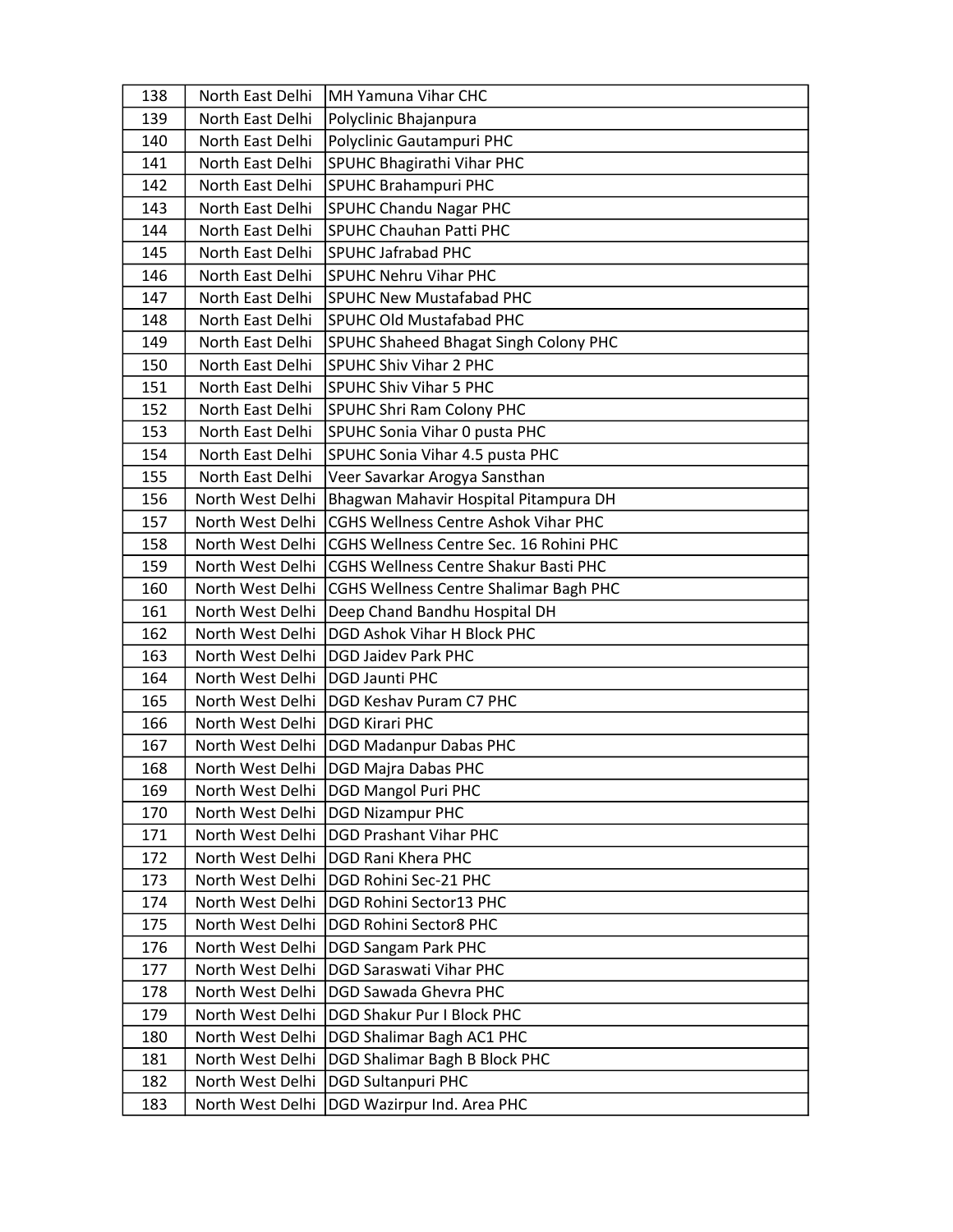| 184 |                  | North West Delhi   DGD Wazirpur JJ Colony PHC              |
|-----|------------------|------------------------------------------------------------|
| 185 |                  | North West Delhi Dr Baba Saheb Ambedkar Hospital Rohini DH |
| 186 | North West Delhi | <b>ESI Disp Rohini PHC</b>                                 |
| 187 | North West Delhi | <b>ESI Dispensary Mangolpuri PHC</b>                       |
| 188 | North West Delhi | <b>ESI Hospital Rohini DH</b>                              |
| 189 | North West Delhi | MCW Budh Vihar PHC                                         |
| 190 | North West Delhi | MCW Ghevra PHC                                             |
| 191 | North West Delhi | MCW Karala PHC                                             |
| 192 | North West Delhi | MCW Keshavpuram PHC                                        |
| 193 | North West Delhi | MCW Mangolpuri PHC                                         |
| 194 | North West Delhi | MCW Mangolpuri S Block PHC                                 |
| 195 | North West Delhi | <b>MCW Pitampura PHC</b>                                   |
| 196 | North West Delhi | <b>MCW Rampura PHC</b>                                     |
| 197 | North West Delhi | MCW Rani Bagh PHC                                          |
| 198 | North West Delhi | MCW Rohini Sec 3 PHC                                       |
| 199 | North West Delhi | MCW Rohini Sec7 PHC                                        |
| 200 | North West Delhi | MCW Satyawatipark PHC                                      |
| 201 | North West Delhi | <b>MCW Shakurpur PHC</b>                                   |
| 202 | North West Delhi | MCW Sultanpuri F Block PHC                                 |
| 203 | North West Delhi | <b>IMCW Wazir Pur PHC</b>                                  |
| 204 | North West Delhi | MH Haiderpur CHC                                           |
| 205 | North West Delhi | MH Shakurpur CHC                                           |
| 206 | North West Delhi | Polyclinic Keshav Puram B4 PHC                             |
| 207 | North West Delhi | Polyclinic Pitampura CD Block PHC                          |
| 208 | North West Delhi | Polyclinic Ranibagh PHC                                    |
| 209 | North West Delhi | Polyclinic Rohini Sector4 PHC                              |
| 210 | North West Delhi | Polyclinic Sec 18 Rohini PHC                               |
| 211 | North West Delhi | Polyclinic Sec 2 Rohini PHC                                |
| 212 | North West Delhi | Polyclinic Wazirpur Ph. 3 PHC                              |
| 213 | North West Delhi | Sanjay Gandhi Memorial Hospital Mangolpuri DH              |
| 214 | North West Delhi | <b>SPUHC Aman Vihar PHC</b>                                |
| 215 | North West Delhi | SPUHC Begumpur PHC                                         |
| 216 | North West Delhi | SPUHC Budh Vihar PHC                                       |
| 217 | North West Delhi | <b>SPUHC Inder Enclave PHC</b>                             |
| 218 | North West Delhi | <b>SPUHC Laxmi Vihar PHC</b>                               |
| 219 | North West Delhi | <b>SPUHC Prem Nagar II PHC</b>                             |
| 220 | North West Delhi | <b>SPUHC Prem Nagar III PHC</b>                            |
| 221 | Shahdara         | <b>CGHS Dilshad Garden PHC</b>                             |
| 222 | Shahdara         | <b>CGHS Man Sarover Park PHC</b>                           |
| 223 | Shahdara         | Delhi State Cancer Institute DH                            |
| 224 | Shahdara         | <b>DGD Jhilmil PHC</b>                                     |
| 225 | Shahdara         | <b>DGD Karkardooma Court PHC</b>                           |
| 226 | Shahdara         | <b>DGD Old Seemapuri PHC</b>                               |
| 227 | Shahdara         | <b>DGD Surajmal Vihar PHC</b>                              |
| 228 | Shahdara         | Doctor Hegdewar Arogya Sansthan DH                         |
| 229 | Shahdara         | Guru Teg Bahadur Hospital DH                               |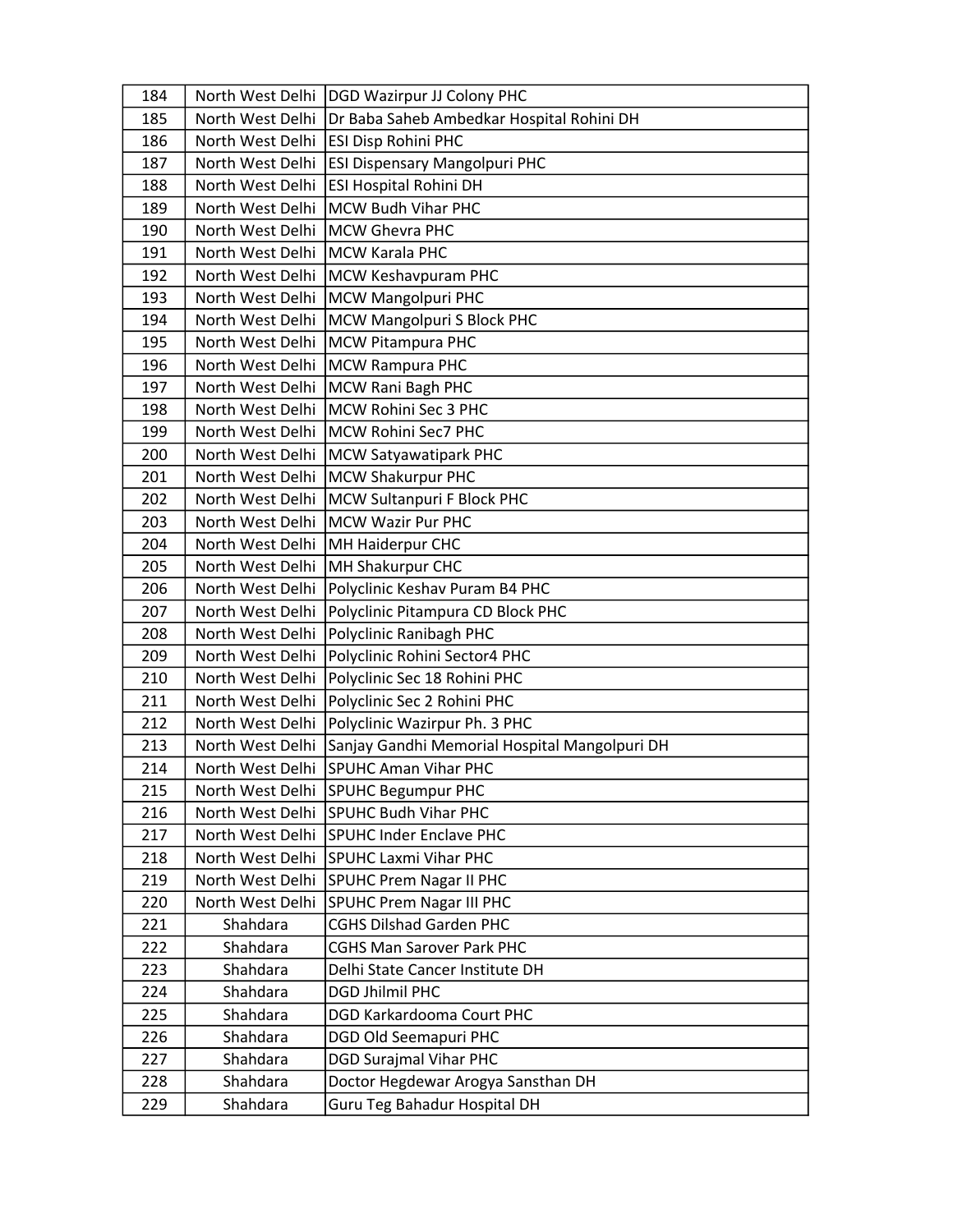| 230 | Shahdara         | IG ESI Hospital DH                                 |
|-----|------------------|----------------------------------------------------|
| 231 | Shahdara         | <b>IHBAS</b>                                       |
| 232 | Shahdara         | <b>MCW Babarpur PHC</b>                            |
| 233 | Shahdara         | MCW Kardampuri PHC                                 |
| 234 | Shahdara         | MCW Nand Nagri B4 PHC                              |
| 235 | Shahdara         | MCW Nand Nagri E4 PHC                              |
| 236 | Shahdara         | MCW New Seemapuri PHC                              |
| 237 | Shahdara         | MCW Sarai Mohalla PHC                              |
| 238 | Shahdara         | <b>MCW Vivek Vihar PHC</b>                         |
| 239 | Shahdara         | MCW Welcome Seelampur PHC                          |
| 240 | Shahdara         | MH Chandiwala CHC                                  |
| 241 | Shahdara         | MH Seemapuri CHC                                   |
| 242 | Shahdara         | Rajiv Gandhi Super Speciality Hospital Tahirpur DH |
| 243 | Shahdara         | Swami Dayanand Hospital DH                         |
| 244 | South Delhi      | All India Institute of Medical Sciences            |
| 245 | South Delhi      | Ambedkar Nagar Hospital                            |
| 246 | South Delhi      | <b>CGHS MALVIYA NAGAR</b>                          |
| 247 | South Delhi      | <b>DGD Chirag Delhi</b>                            |
| 248 | South Delhi      | <b>DGD Court saket</b>                             |
| 249 | South Delhi      | <b>DGD Jonapur</b>                                 |
| 250 | South Delhi      | <b>ESI Mehrauli</b>                                |
| 251 | South Delhi      | <b>IITD Hospital</b>                               |
| 252 | South Delhi      | Institute of Liver and Biliary Sciences (ILBS)     |
| 253 | South Delhi      | <b>MCW Bhatimines</b>                              |
| 254 | South Delhi      | MCW Fatehpurberi Polyclinic                        |
| 255 | South Delhi      | <b>MCW Gautam Nagar</b>                            |
| 256 | South Delhi      | Mehrauli Polyclinic                                |
| 257 | South Delhi      | <b>NITRD</b>                                       |
| 258 | South Delhi      | PT. Madan Mohan Malaviya Hospital                  |
| 259 | South Delhi      | Safdarjung Hospital                                |
| 260 | South East Delhi | <b>CGHS Andrews Ganj</b>                           |
| 261 | South East Delhi | CGHS Kalkaji-1                                     |
| 262 | South East Delhi | DGD Garhi                                          |
| 263 | South East Delhi | ESI Hospital Okhla Phase 1 DH                      |
| 264 | South East Delhi | <b>ESI Modi Mill</b>                               |
| 265 | South East Delhi | LNC Hospital, Lajpat Nagar                         |
| 266 | South East Delhi | <b>MCW Badarpur</b>                                |
| 267 | South East Delhi | <b>MCW Defence Colony</b>                          |
| 268 | South East Delhi | MCW Khizrabad                                      |
| 269 | South East Delhi | MCW Madanpur Khadar                                |
| 270 | South East Delhi | MCW Nehru Place(GIRI NAGAR)                        |
| 271 | South East Delhi | MCW Okhla Phase I                                  |
| 272 | South East Delhi | <b>MCW Sewa Nagar</b>                              |
| 273 | South East Delhi | MCW(PUHC) Tughlakabad                              |
| 274 | South East Delhi | MH Badarpur CHC                                    |
| 275 | South East Delhi | MH Defence Colony                                  |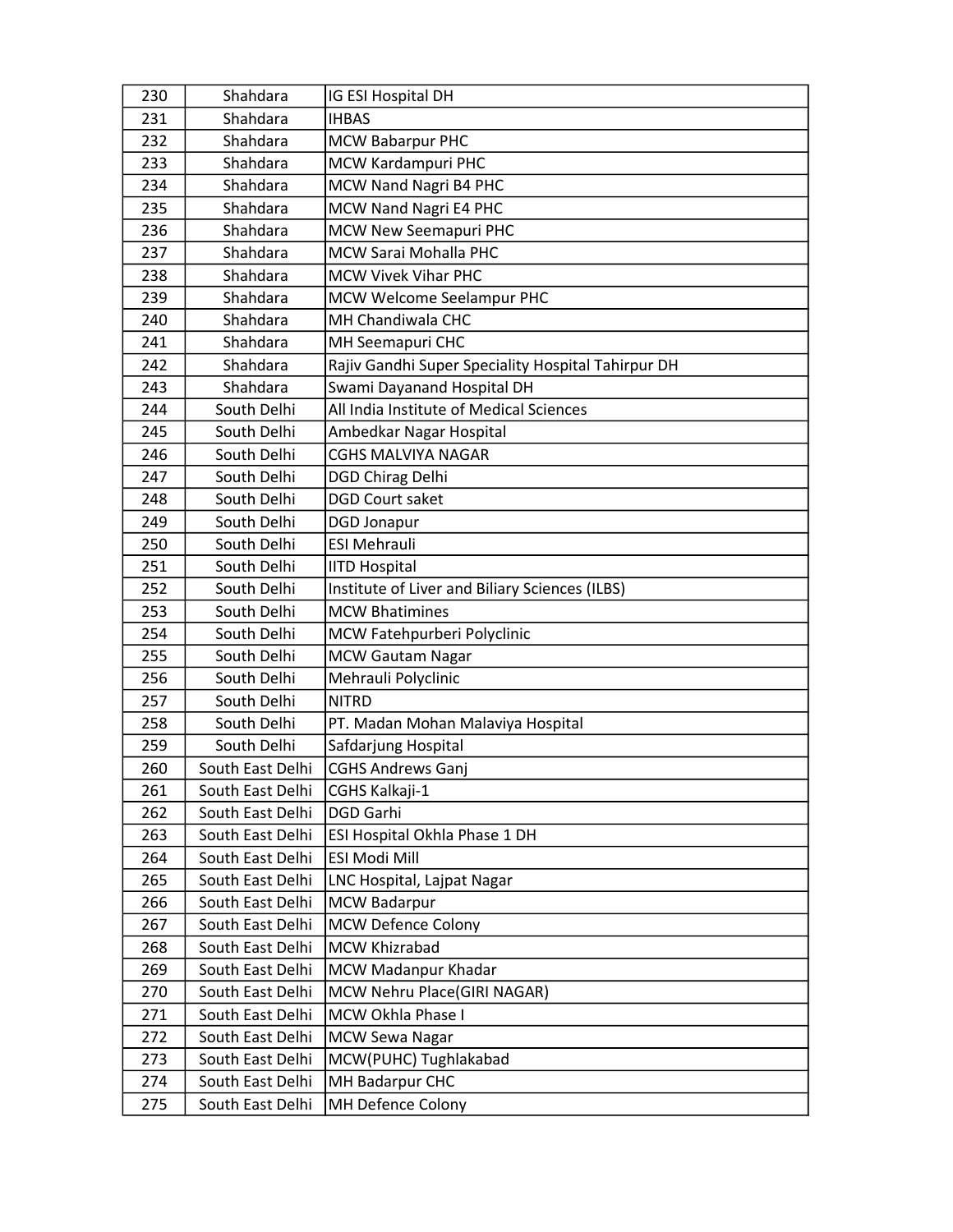| 276 | South East Delhi | <b>MH</b> Jangpura                     |
|-----|------------------|----------------------------------------|
| 277 | South East Delhi | MH Sriniwaspuri CHC                    |
| 278 | South East Delhi | PSMS Hospital, Kalkaji                 |
| 279 | South East Delhi | <b>SPUHC Jasola</b>                    |
| 280 | South East Delhi | <b>SPUHC Meethapur</b>                 |
| 281 | South West Delhi | CGHS Janakpuri                         |
| 282 | South West Delhi | <b>CGHS Palam</b>                      |
| 283 | South West Delhi | CGHS Sec 23 Dwarka                     |
| 284 | South West Delhi | CGHS Sector 9                          |
| 285 | South West Delhi | <b>CGHS Vikaspuri PHC</b>              |
| 286 | South West Delhi | CRPF Composite Hospital, Jharoda Kalan |
| 287 | South West Delhi | Dada Dev Hospital                      |
| 288 | South West Delhi | <b>DGD Nawada</b>                      |
| 289 | South West Delhi | <b>DGD Bamnoli</b>                     |
| 290 | South West Delhi | <b>DGD Chhwala</b>                     |
| 291 | South West Delhi | DGD Dhasa                              |
| 292 | South West Delhi | <b>DGD Issapur</b>                     |
| 293 | South West Delhi | <b>DGD Jhatikara</b>                   |
| 294 | South West Delhi | DGD Kanganheri                         |
| 295 | South West Delhi | <b>DGD Mundelakhurd PHC</b>            |
| 296 | South West Delhi | <b>DGD Pandwalan Kalan</b>             |
| 297 | South West Delhi | <b>DGD Rajnagar-II</b>                 |
| 298 | South West Delhi | <b>DGD Rawata</b>                      |
| 299 | South West Delhi | <b>DGD Sadhnagar</b>                   |
| 300 | South West Delhi | DGD Sec 19 Dwarka                      |
| 301 | South West Delhi | DGD Sec 2 Dwarka                       |
| 302 | South West Delhi | Ghumanhera Polyclinic                  |
| 303 | South West Delhi | Janakpuri Super Speciality Hospital    |
| 304 | South West Delhi | <b>Mansaram Park SPUHC</b>             |
| 305 | South West Delhi | <b>MCW Bijwasan</b>                    |
| 306 | South West Delhi | <b>MCW Bindapur</b>                    |
| 307 | South West Delhi | MCW Daulatpur                          |
| 308 | South West Delhi | MCW Janakpuri                          |
| 309 | South West Delhi | <b>MCW Uttam Nagar</b>                 |
| 310 | South West Delhi | <b>PHC Palam</b>                       |
| 311 | South West Delhi | Polyclinic Sec 14 Dwarka               |
| 312 | South West Delhi | Rao tula Ram Hospital                  |
| 313 | South West Delhi | <b>RHTC</b>                            |
| 314 | South West Delhi | <b>SPUHC Dharampura</b>                |
| 315 | South West Delhi | <b>SPUHC Gopalnagar PHC</b>            |
| 316 | South West Delhi | <b>SPUHC Salhapur</b>                  |
| 317 | West Delhi       | AAM CLINIC Peeragarhi                  |
| 318 | West Delhi       | <b>AAPC Madipur</b>                    |
| 319 | West Delhi       | <b>AAPC Paschim Vihar</b>              |
| 320 | West Delhi       | Acharya Shree Bhikshuk Govt Hospital   |
| 321 | West Delhi       | Central Jail Tihar                     |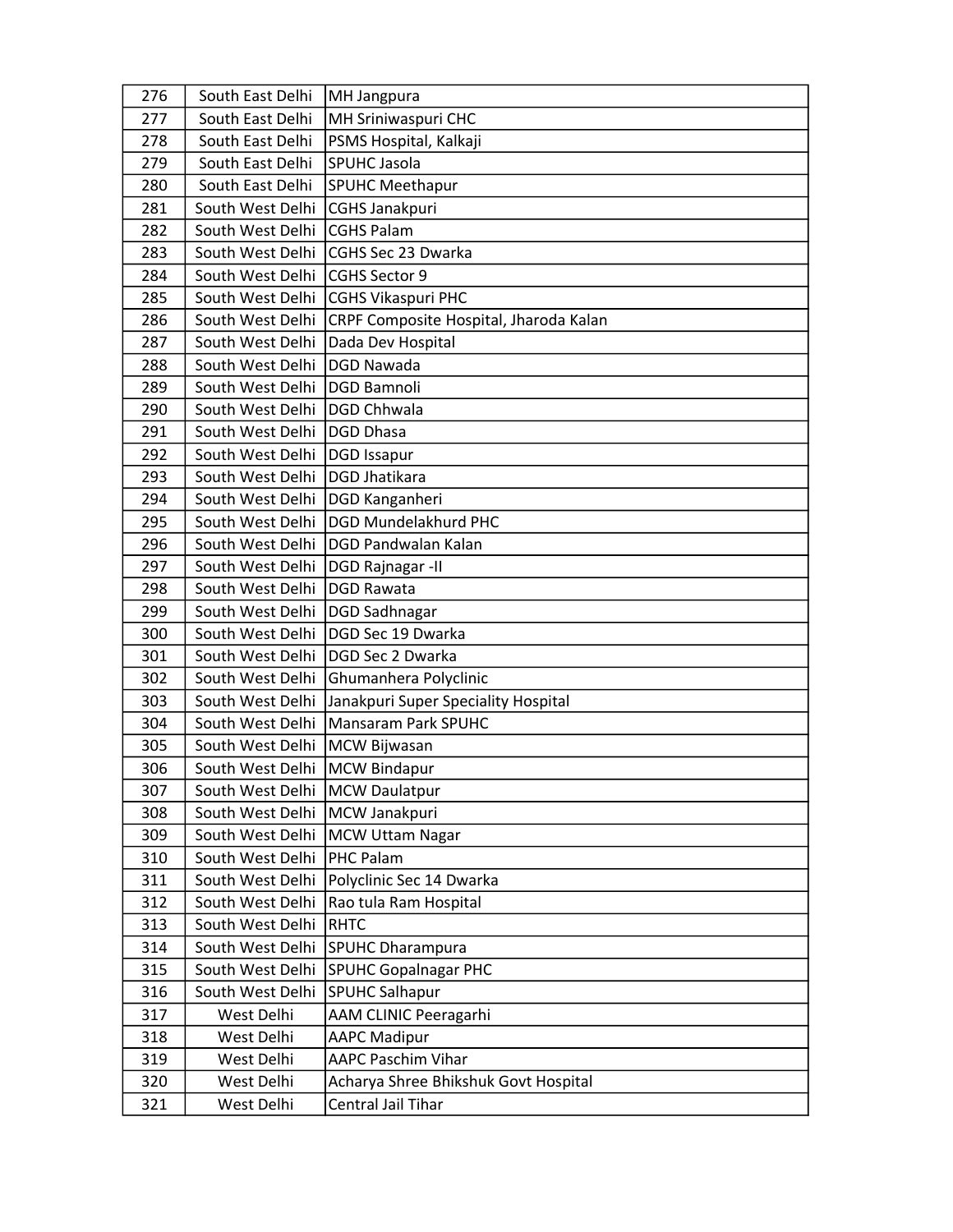| 322 | West Delhi | <b>CGHS Hari Nagar</b>                 |
|-----|------------|----------------------------------------|
| 323 | West Delhi | <b>CGHS Paschim Vihar</b>              |
| 324 | West Delhi | <b>CGHS Rajouri Garden</b>             |
| 325 | West Delhi | <b>CGHS Tilak Nagar PHC</b>            |
| 326 | West Delhi | <b>CGHS West Patel Nagar</b>           |
| 327 | West Delhi | Deen Dayal UpadhyayHospital            |
| 328 | West Delhi | DGD Bakkarwala                         |
| 329 | West Delhi | <b>DGD Baljit Nagar</b>                |
| 330 | West Delhi | <b>DGD Baprolla</b>                    |
| 331 | West Delhi | DGD Hiran Kudna                        |
| 332 | West Delhi | <b>DGD Jwala Puri</b>                  |
| 333 | West Delhi | DGD Khyala                             |
| 334 | West Delhi | <b>DGD Mundka</b>                      |
| 335 | West Delhi | <b>DGD Nangloi</b>                     |
| 336 | West Delhi | <b>DGD Paschim Puri</b>                |
| 337 | West Delhi | <b>DGD Prem Nagar</b>                  |
| 338 | West Delhi | <b>DGD Raghubir Nagar</b>              |
| 339 | West Delhi | <b>DGD Ranjit Nagar</b>                |
| 340 | West Delhi | <b>DGD Tikri Kalan</b>                 |
| 341 | West Delhi | <b>DGD Tilak Vihar</b>                 |
| 342 | West Delhi | <b>DGD Tilang Pur Kotla</b>            |
| 343 | West Delhi | ESI Dispensary Raghubir Nagar PHC      |
| 344 | West Delhi | ESI Hospital Basaidara Pur             |
| 345 | West Delhi | <b>ESI I-BLK Karampura</b>             |
| 346 | West Delhi | <b>ESI Jwala Puri</b>                  |
| 347 | West Delhi | <b>ESI Madipur PHC</b>                 |
| 348 | West Delhi | ESI NIA I Karampura PHC                |
| 349 | West Delhi | <b>ESI Tilak Vihar</b>                 |
| 350 | West Delhi | <b>Guru Gobind Singh Govt Hospital</b> |
| 351 | West Delhi | Maternity Home Jwalapuri               |
| 352 | West Delhi | <b>Maternity Home Madipur</b>          |
| 353 | West Delhi | MCW Fateh Nagar                        |
| 354 | West Delhi | <b>MCW Baprola</b>                     |
| 355 | West Delhi | MCW Center (New) Moti Nagar            |
| 356 | West Delhi | <b>MCW Hari Nagar</b>                  |
| 357 | West Delhi | MCW Jwalapuri                          |
| 358 | West Delhi | MCW Khyala                             |
| 359 | West Delhi | <b>MCW Kirti Nagar</b>                 |
| 360 | West Delhi | MCW Mundka                             |
| 361 | West Delhi | <b>MCW Nangloi</b>                     |
| 362 | West Delhi | <b>MCW Paschim Vihar</b>               |
| 363 | West Delhi | MCW Peeragarhi                         |
| 364 | West Delhi | <b>MCW Raghubir Nagar</b>              |
| 365 | West Delhi | <b>MCW Ramesh Nagar</b>                |
| 366 | West Delhi | <b>MCW Ranjit Nagar</b>                |
| 367 | West Delhi | <b>MCW Tagore Garden</b>               |